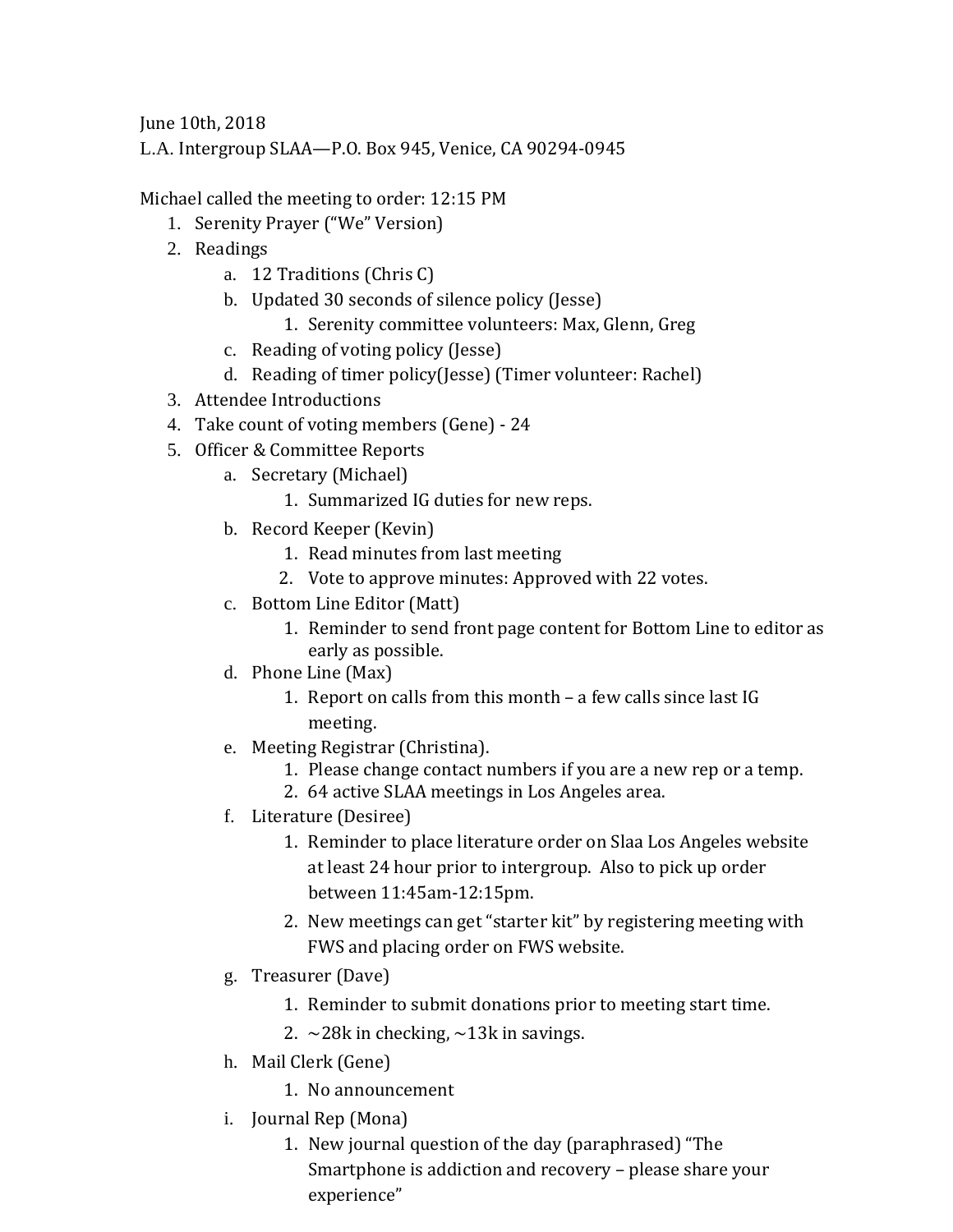- j. Workshops & Retreats (Glenn L)
	- 1. "Signs of Recovery" workshop on July 14th. Flyers handed out.
	- 2. Workshop 6/23 in San Diego area on Healthy Relationships.
- k. Webmaster for SLAA Los Angeles IG Website (Diane)
	- 1. 10,000+ page views, 3000+ unique users.
- l. H&I Committee (Mark)
	- 1. Meeting today right after intergroup. H&I is "Hospitals & Institutions".
	- 2. Looking for panel leaders.
- m. Social Committee (David)
	- 1. No Announcement.
- n. Conference Literature Committee Conduit (Dave)
	- 1. 3 pieces of literature submitted for approval at 2018 ABM. Draft copies available. Meditation book, Steps book, Anorexia 4-5-6.
- o. Sponsorship Committee Conduit (Gene)
	- 1. 5pm on Monday call to offer/seek sponsorship.
- p. Speaker Seeker List Keeper (Chris)
	- 1. List is growing and is being used.
- q. ABM Delegate Announcements
	- 1. (Mona) Member retention committee seeking ideas to bring to ABM.
- r. Translation Committee Conduit (Jake)
	- 1. No announcement.
- s. Steps, Traditions, and Concepts Conduit (Diane)
	- 1. Information & submitted questions on FWS website.
- t. Non-profit status committee (Gene)
	- 1. No update. Expecting updates this month.
- 6. Old business.
	- a. None
- 7. New Business
	- a. Replacement of setup service position. Arrive at 11:30. Asher volunteered, passed unanimously.
	- b. Motion to donate \$18k from SLAA Los Angeles bank acct.
		- 1. Friendly amendment accepted to increase donation to \$20k.
		- 2. Votes for: 18, Votes against: 12.
	- c. Inquiry if H&I has changed name.
		- 1. H&I decided to change name to "Jails & Treatment Centers".
		- 2. Tabled until Katie is present.
	- d. Open position for mail clerk. Mailbox is in Santa Monica. 1 year term, 6 month sobriety requirement.
		- 1. Glenn F nominated. Votes for: 22. 0 Opposed.
- 8. Treasurer's Final Report